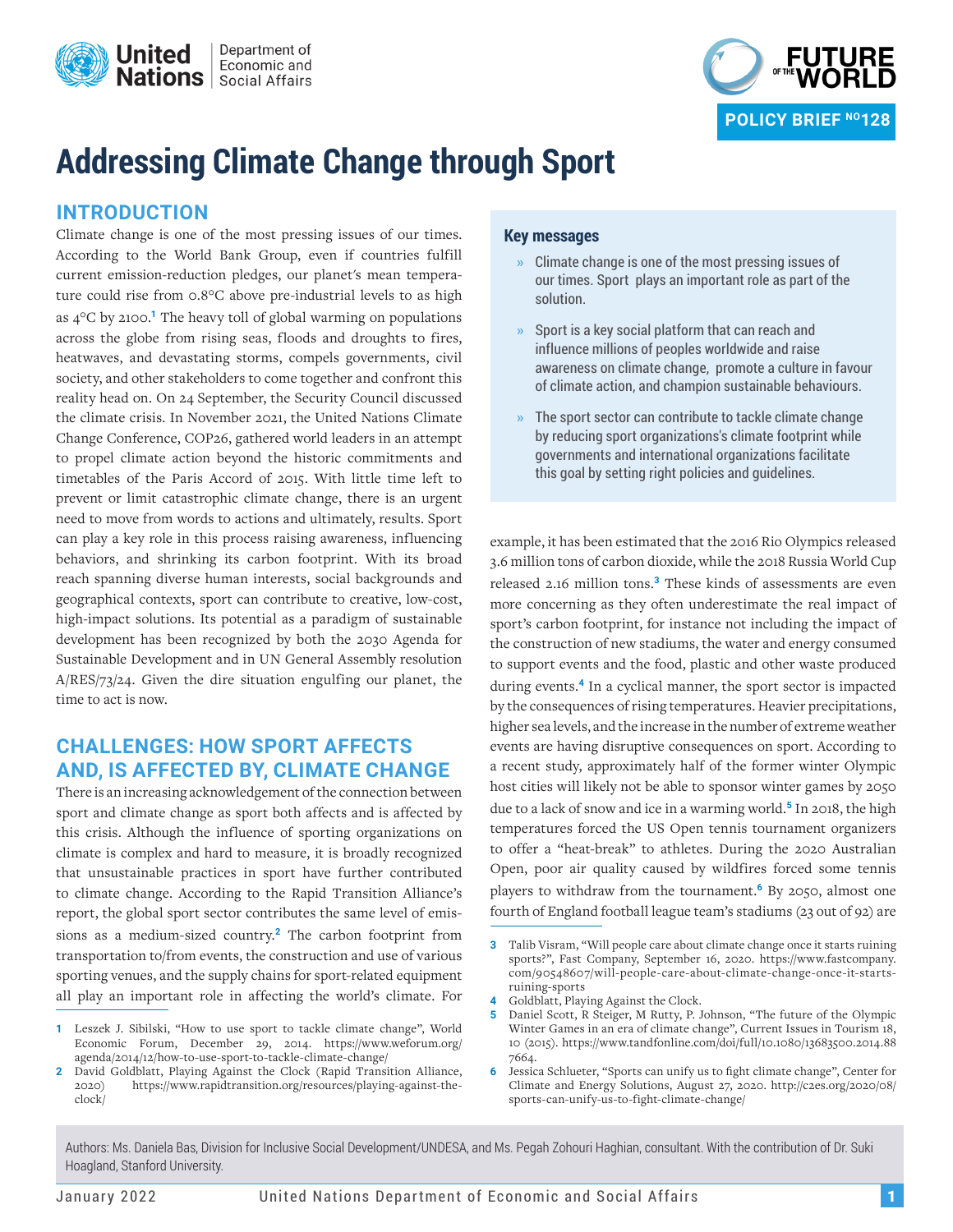projected to be partially or totally flooded every year.**<sup>7</sup>** It must be noted that these are only examples of high-profile sporting events. The impact on smaller, more local events is potentially far greater. From youth leagues to collegiate teams, millions of athletes have already confronted some climate disruptions, and these will only magnify with time. These might appear minor problems that pale against a backdrop of food, energy, and water insecurity, compelling many people to migrate as climate impacts accelerate over the next few decades. But the magnitude of the crisis dictates that solutions must come from every sector, every nation, every voice with an idea. And it turns out, athletes are rising to the challenge and their contributions can make a difference.

# **OPPORTUNITIES: THE ROLE OF SPORT IN COMBATTING CLIMATE CHANGE**

Sport is both one of the contributors and casualties of global warming. However, it is in a unique position to be part of the solution for several reasons. First, its broad social platform makes it a strategic tool in influencing people's attitudes; its reach extends to almost all geographical areas and social backgrounds. Billions of individuals are involved in sport either as spectators, practitioners, or facilitators. Second, sport can play an important role in educating and raising awareness towards global warming and more broadly environmental issues, including promoting a healthy, sustainable lifestyle. A study found that fans are receptive to environmental initiatives, partaking in the efforts to reduce environmental footprints not only when attending sport events, but also in their everyday behaviors and as advocates within their local communities.**<sup>8</sup>** Targeted environmental sustainability campaigns therefore can be key in this process. In this, athletes and teams can serve as role models to their supporters. They can use their elevated social status to educate individuals and communities on climate change, motivating them to change their lifestyles for the betterment of the planet. Given their vast following, they can act as role models, setting examples, raising awareness and modeling behaviors, particularly among young people. Athletes have also been increasingly active in lobbying for climate action: in 2014, in the aftermath of Sochi's melting, 105 Winter Olympians signed a petition urging world leaders to address global warming;**<sup>9</sup>** on the occasion of the COP26 climate change summit, over 50 global Olympians and Paralympians from Tokyo 2020 came together to advocate for ambitious actions from World Leaders during the summit. Third, sport is increasingly recognized as a low-cost, high-impact tool to reach sustainable development, including addressing global warming. Finally, the incorporation of sustainability standards in the sport industry can have a ripple effect, contributing to sustainable production and consumption standards in other industries.

#### Initiatives at the international level

For these reasons, in recent years, an increasing number of public and private initiatives have been emerging at both the international and national levels. At the international level, the International Olympic Committee (IOC) has developed a Sustainability Strategy which includes climate action among its focal areas.**<sup>10</sup>** IOC aims, by 2030, to move beyond carbon neutrality and make the games carbon negative.**<sup>11</sup>** With this goal, it has set a "Strategic intents for 2030" plan which entails a reduction of both direct and indirect greenhouse gas emissions for operations and events associated with the Olympic Movement's activities, and an adaptation to the consequences of climate change in the planning of sport facilities and events. Commitment to climate action is now also one of the requirements for candidate cities to host the Olympic Games.**<sup>12</sup>** This has contributed to the recent Tokyo 2020 summer Olympics strategy for climate action, which entailed, for instance, the use of pre-existing buildings (60 percent of all facilities were from pre-existing buildings), the use of renewable energy for games and operations, and the enaction of a carbon offset program.**<sup>13</sup>** The first World Indigenous Games, a multisport event involving indigenous athletes from all across the world, hosted roundtables on Sustainability and Climate Change.**<sup>14</sup>** The World Bank Group's Connect4Climate, a global partnership program dedicated to climate change communication (initiated together with the Italian Ministry of Environment, the German Federal Ministry for Economic Cooperation and Development, in collaboration with about 500 knowledge partners) launched in 2014 the Sport4Climate initiative.**15** The programme, started in collaboration with the Forum Das Americas, is a global communication campaign that showcases how sport is tackling global warming. Its initiatives include the "1.5C: the record we must not break" campaign, inaugurated in 2016, aiming at raising awareness in the wider audience around the 1.5°C goal set in the Paris Agreement. The UN's Sport for Climate Action Framework, launched in 2016 by the United Nations Framework Convention on Climate Change (UNFCCC) and some of the leading sport entities, has the aim of providing a systematic framework to the multiple, fragmented initiatives already in existence. The UNFCCC encourages sport organizations to help reach the Paris Agreement's goals, compelling the signatories to take systematic measures to reduce their carbon emissions and reach climate neutrality by 2050.**<sup>16</sup>** The

- **12** International Olympic Committee, IOC Sustainability Strategy, 2017. [https://stillmed.olympic.org/media/Document%20Library/OlympicOrg/](https://stillmed.olympic.org/media/Document%20Library/OlympicOrg/Factsheets-Reference-Documents/Sust) [Factsheets-Reference-Documents/Sustainability/2017-03-21-IOC-](https://stillmed.olympic.org/media/Document%20Library/OlympicOrg/Factsheets-Reference-Documents/Sust)[Sustainability-Strategy-English-01.pdf](https://stillmed.olympic.org/media/Document%20Library/OlympicOrg/Factsheets-Reference-Documents/Sust)
- **13** 'Tokyo 2020', Olympic Games. [https://olympics.com/tokyo-2020/en/](https://olympics.com/tokyo-2020/en/games/sustainability/climate) [games/sustainability/climate](https://olympics.com/tokyo-2020/en/games/sustainability/climate)
- **14** UNDP, World Indigenous Games 2015. [http://expressaosocioambiental.](http://expressaosocioambiental.com.br/wp-content/uploads/2017/09/Jogos-Mundiais-Ind%C3%ADgenas-vers%) [com.br/wp-content/uploads/2017/09/Jogos-Mundiais-Ind%C3%ADgenas](http://expressaosocioambiental.com.br/wp-content/uploads/2017/09/Jogos-Mundiais-Ind%C3%ADgenas-vers%)[vers%C3%A3o-ing.pdf](http://expressaosocioambiental.com.br/wp-content/uploads/2017/09/Jogos-Mundiais-Ind%C3%ADgenas-vers%)
- 15 <https://www.connect4climate.org/>
- **16** Measures include educating their athletes, spectators, and clubs on global warming and promoting sustainable solutions.

**<sup>7</sup>** Goldblatt, Playing Against the Clock.

**<sup>8</sup>** Jonathan Casper, Brian McCullough, Michael Pfhal, "Examining environmental fan engagement initiatives through values and norms with intercollegiate sport fans", Sport Management Review 23 2(2020). [https://](https://www.tandfonline.com/doi/abs/10.1016/j.smr.2019.03.005?journalCode=rsmr20) [www.tandfonline.com/doi/abs/10.1016/j.smr.2019.03.005?journalCode=rs](https://www.tandfonline.com/doi/abs/10.1016/j.smr.2019.03.005?journalCode=rsmr20)  $mr20$ 

**<sup>9</sup>** Sibilski, "Can sport and social media".

**<sup>10</sup>** International Olympic Committee, IOC Sustainability Report, 2018. [https://stillmed.olympics.com/media/Document%20Library/OlympicOrg/](https://stillmed.olympics.com/media/Document%20Library/OlympicOrg/IOC/What-We-Do/celebrate-olympic-g) [IOC/What-We-Do/celebrate-olympic-games/Sustainability/IOC%20](https://stillmed.olympics.com/media/Document%20Library/OlympicOrg/IOC/What-We-Do/celebrate-olympic-g) [Sustainability%20Report\\_Final%20Rev1.pdf](https://stillmed.olympics.com/media/Document%20Library/OlympicOrg/IOC/What-We-Do/celebrate-olympic-g)

**<sup>11</sup>** International Olympic Committee, IOC Sustainability Report.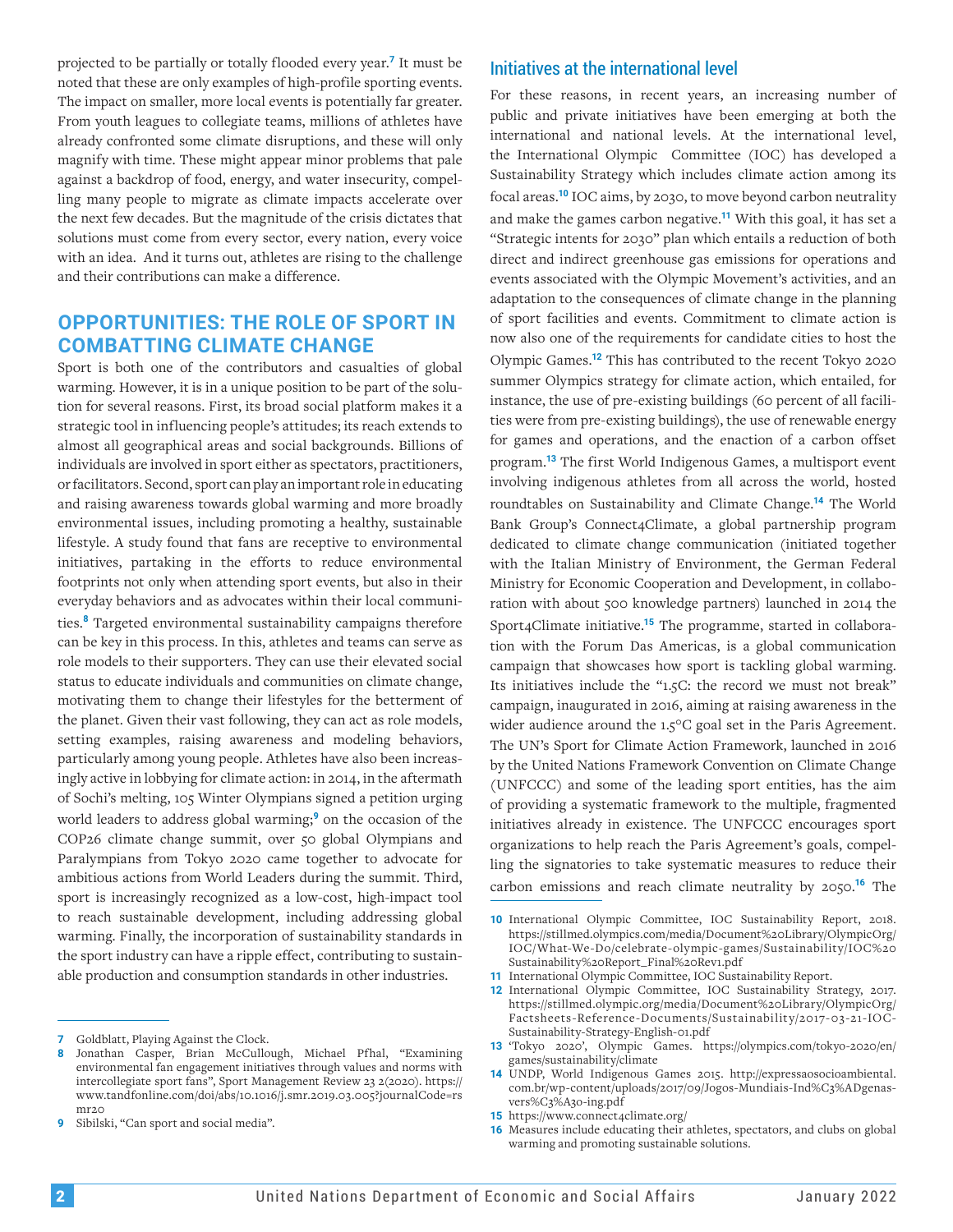recently held United Nations Climate Change Conference, COP26, included numerous sport and climate change focused events, including a panel exploring sport's role in climate action gathering high-level speakers and signatories of the UNFCCC Sports for Climate Action Framework; a panel discussing actions to make sport more sustainable; a panel on the role of sport broadcasting in helping addressing climate change; and a day of youth-focused panels on sport and climate action.

#### Public initiatives at the national level

At the national level, several countries have started engaging with sport as a tool to address climate change. In 2016 the United States government undertook two federal initiatives on the issue: first, it convened a workshop followed by a report on sustainable sport buildings. The workshop gathered sport industry stakeholders in order to define a roadmap for the design, construction and operation of energy efficient sport facilities. The resulting report identified existing resources, best practices and case studies for more sustainable sporting venues and stadiums. Second, in 2017 and 2018, the US State Department's Sports Diplomacy Division in collaboration with US embassies and consulates worldwide, sent sports envoys—American professional athletes and coaches abroad to engage with youth and participate in community outreach activities on issues including the environment.**<sup>17</sup>** Cape Verde's State Secretariat for Youth and Sport has included environmental sustainability in its efforts towards infrastructure development completing all infrastructure developments with minimum environmental impact. Palau's Environmental Policy Protection Board's Coastal Unit involves high-profile athletes in raising awareness on environmental issues to preserve coastal regions and mangrove areas. Zambia has encouraged sport organizations in their efforts towards environmental sustainability. These initiatives include the planting of trees at the Olympic Africa Center during a visit by the International Olympic Committee President and the Minister of Sport, Youth and Child Development.**<sup>18</sup>**

#### Non-governmental and private initiatives at the national level

Beyond these public policies, climate challenges are being articulated and solutions are being implemented also by non-governmental and private actors. In Germany, the Bayer Leverkusen football club uses only clean energy, well water for irrigation, and has drastically reduced the use of single-use plastics.**<sup>19</sup>** England's Forest Green Rovers football club is the world's first UN-certified carbon-free team; it boasts 100 percent renewable energy and rainwater recycling, and is building a new carbonfree, wooden stadium.**<sup>20</sup>** Universities as well are becoming venues

for training and debate on the role of sport for climate change. The Pac-12 Conference, for instance, is the first academic sport conference focused entirely on integrating sustainability, including the issue of climate change, into college athletics and across university campuses. Stanford University offers a course on "Sustainability in Athletics" and has a "Students Athletes for Sustainability" organization aimed at educating student-athletes and athletic staff on environmental sustainability and sponsoring many sustainability themed events such as electronic recycling drives at the football stadium, spreading their message beyond the athletes themselves.**<sup>21</sup>**

## **BARRIERS TO CHANGE**

Despite the emerging recognition and increasing number of initiatives on the issue, gaps and barriers to change still persist. First and foremost, is the willingness and commitment of governments and other stakeholders to address climate change through sport. In some instances, declared commitments are perceived as being limited to marketing strategies and amounting to greenwashing. Secondly, when commitments are in place, policies and initiatives sometimes lack hard targets, mechanisms for control, a sense of urgency and/or a coherent and comprehensive strategy. Additionally, commitments to reduce greenhouse emissions while simultaneously receiving fossil fuel consuming-related sponsorship (such as by petrochemical companies and airlines) represents a contentious and potentially counter-productive situation that needs to be addressed. Thirdly, the lack of comprehensive data on carbon emissions makes the planning and implementation of effective policies difficult. According to the Rapid Transition Report, sport organizations often have narrow views in assessing their environmental impacts, focusing on facilities and events, while overlooking related external factors such as transportation of teams and fans, or interlinked industries with a sizable carbon-production, such as broadcasting and sportswear industries. Some efforts towards more comprehensive assessments have been taken by the IOC, UEFA, and FIFA in relation to the Olympics, the European Football Championships and the World Cup.**<sup>22</sup>** Additionally, sport practitioners, according to a study by Texas A&M University, can feel constrained from engaging in environmental initiatives due to lack of support from their organization's upper management and ownership, or uncertainty about fans' responses.**<sup>23</sup>**

### **CONCLUSIONS AND RECOMMENDATIONS**

The urgency to address climate change is growing every day. Sport can be part of the solution. As we build back better and stronger from the social, political, and economic consequences of the coronavirus disease (COVID-19) pandemic, there is an opportunity to rethink the relationship between sport and climate change, and support and expand the efforts already underway. While sport

**22** Goldblatt, Playing Against the Clock.

<sup>17</sup> The White House, "FACT SHEET: Tackling Climate through Sports", October 06, 2016. [https://obamawhitehouse.archives.gov/the-press](https://obamawhitehouse.archives.gov/the-press-office/2016/10/06/fact-sheet-tackling-climate-through)[office/2016/10/06/fact-sheet-tackling-climate-through-sports](https://obamawhitehouse.archives.gov/the-press-office/2016/10/06/fact-sheet-tackling-climate-through)

**<sup>18</sup>** Sport for Development and Peace, Sport for Development and Peace, 2008. [https://www.sportanddev.org/sites/default/files/downloads/governments\\_](https://www.sportanddev.org/sites/default/files/downloads/governments_in_action.pdf) [in\\_action.pdf](https://www.sportanddev.org/sites/default/files/downloads/governments_in_action.pdf)

**<sup>19</sup>** Talib Visram, "Will people care about climate change".

**<sup>20</sup>** Melissa Locker, "Meet Forest Green Rovers, the British soccer team that's carbon neutral, vegan, and on a mission", Fast Company, March 2, 2019.

[https://www.fastcompany.com/90306520/meet-forest-green-rovers-the](https://www.fastcompany.com/90306520/meet-forest-green-rovers-the-british-soccer-team-thats-carbon-n)[british-soccer-team-thats-carbon-neutral-vegan-and-on-a-mission](https://www.fastcompany.com/90306520/meet-forest-green-rovers-the-british-soccer-team-thats-carbon-n)

**<sup>21</sup>** "Mission Statement and Goals", GoStanford, [https://gostanford.com/](https://gostanford.com/sports/2021/9/30/dash-Student-Athletes-For-Sustainability.aspx) [sports/2021/9/30/dash-Student-Athletes-For-Sustainability.aspx](https://gostanford.com/sports/2021/9/30/dash-Student-Athletes-For-Sustainability.aspx)

**<sup>23</sup>** Brian P. McCullough, "Do sports teams' sustainability efforts matter to fans?", The Conversation, October 8, 2020 [https://theconversation.com/](https://theconversation.com/do-sports-teams-sustainability-efforts-matter-to-fans-147171) [do-sports-teams-sustainability-efforts-matter-to-fans-147171](https://theconversation.com/do-sports-teams-sustainability-efforts-matter-to-fans-147171)